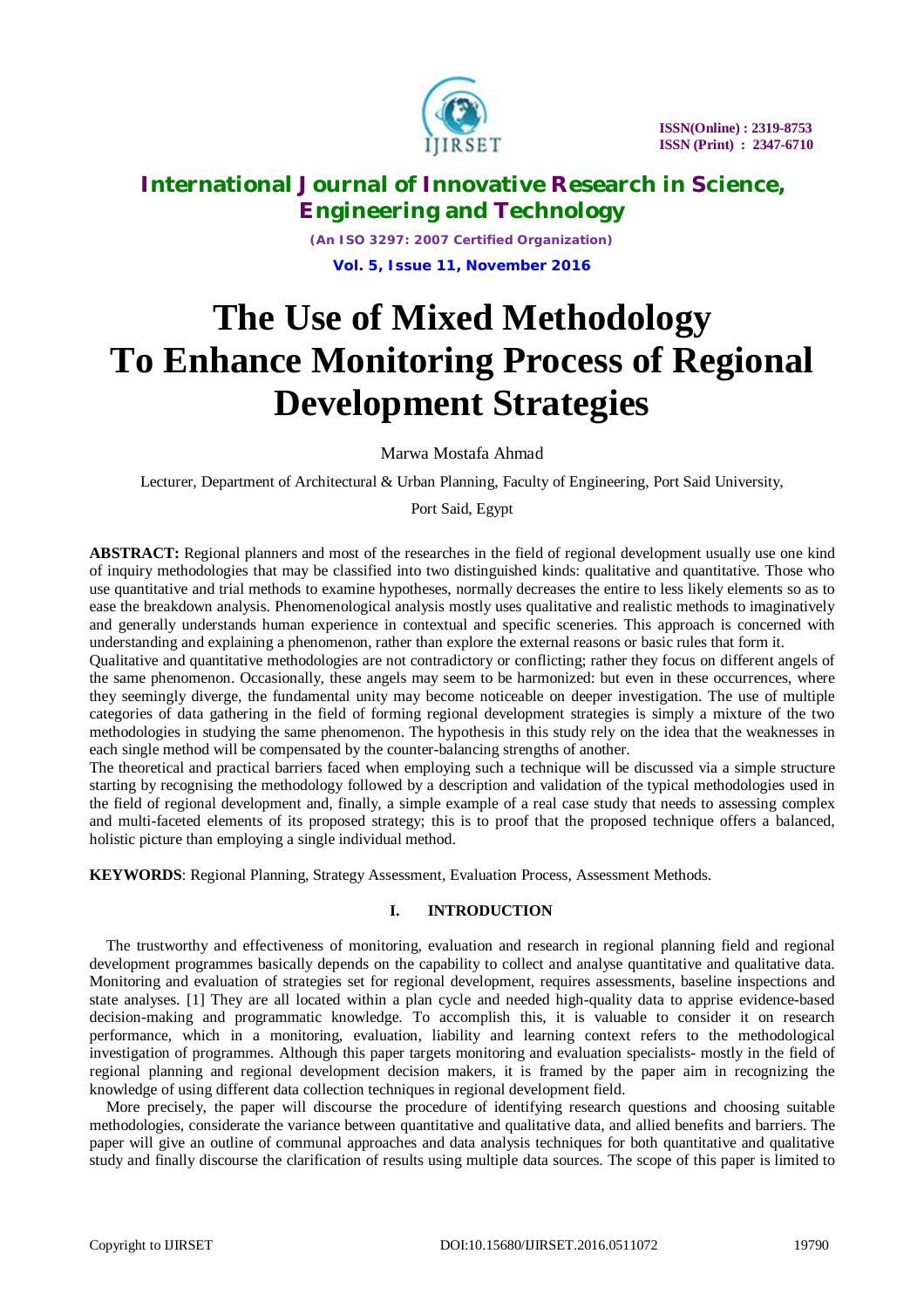

*(An ISO 3297: 2007 Certified Organization)*

### **Vol. 5, Issue 11, November 2016**

concepts that should enhance the regional development programmes by proposing and justifying the appropriate methodology of data collection techniques for each case individually.

### **II. AIMS**

This paper aims to frame the used techniques in data collection in the field of regional planning and development. This will be done through:

- 1. Recognizing, identifying and validating quantitative and qualitative methods, their aspects, influence of use on targeted aims, field of application, obstacle and benefits.
- 2. Set recommendations for the use of each method based on the given cases.

### **III. METHODOLOGY**

In order to achieve these aims, a research methodology and structure were set so that regional planners, strategies' makers and practitioners in the field should be able to:

- 1. Formulate research questions and associate them to study designs.
- 2. Recognize variances between quantitative and qualitative enquiry and their use
- 3. Be acquainted with different methodologies of accumulating and analysing qualitative and quantitative data and basic concepts of probability sampling.
- 4. Formulate evidence-based conclusions and recommendations for special cases in the field.

These steps should give a better understanding of the data collection methods and tools that are applicable within the field of regional development and its strategic plans' formulation. For instance, reporting on the compulsory international income/ outcome regional, environmental and sustainable indicators has specific tools and methods for data collection- some qualitative and some quantitative.

### **IV. LITERATURE REVIEW**

Sayer [2] advises that the term 'method' "proposes a cautiously considered means of approaching the real-world so as to we may understand it better." Notions used by the researcher significantly form concepts about the applicable methods for detecting and generating practical data about phenomena. Sayer enlarged his identification of method to include both experiential study and theorizing ones which seems to be very useful as it lights the ways for the interpretation of techniques of data collection and analysis, to be formed as how we hypothesize the world around us. This is important for regional development and regional planning strategies researches as it points to the strain of using one type of research methodologies that may be incompatible with the contexts of subject.

Moreover, Denzin [3] has identified several types of mixed methodologies to collect trustworthy data. One type involves the conjunction of multiple data sources that he identified it by the term triangulation. A third triangulation procedure is an investigation process, in which multiple sources of data are involved in studying the same phenomenon, which has also been referred to as cross-examination. [4] Other processes can be applied to enhance the understanding and/or the trustworthiness of a study. These comprise research or investigation review, peer interrogation, and the seeking of undesirable cases in the field that might disconfirm interpretations.

The core of mixed methods researches can be distinguished by the level of prioritization of one form of data over the other, by the combination of data forms in the research procedure (such as during the assembly or analysis phases), and by the timing of data assembly, such as if the quantitative and qualitative phases are taking place simultaneously or consecutively, and if so, in what order. [5] [6] [7] Some researchers have combined several different approaches to form mixed methods classificatory techniques able to verify results and certify date sources; see for instance, Creswell, Plano Clark, Guttman, and Hanson 2003; Johnson and Onwuegbuzie 2004. [8] In brief, there is no distinct form of mixed methods design, and thus strategies as regional ones should be structured to answer its own research questions within the restraints and limitations of the study context. [9] Some researchers have designed their strategies in investigating a phenomenon on the base of the term mixed methods that intentionally combine both approaches within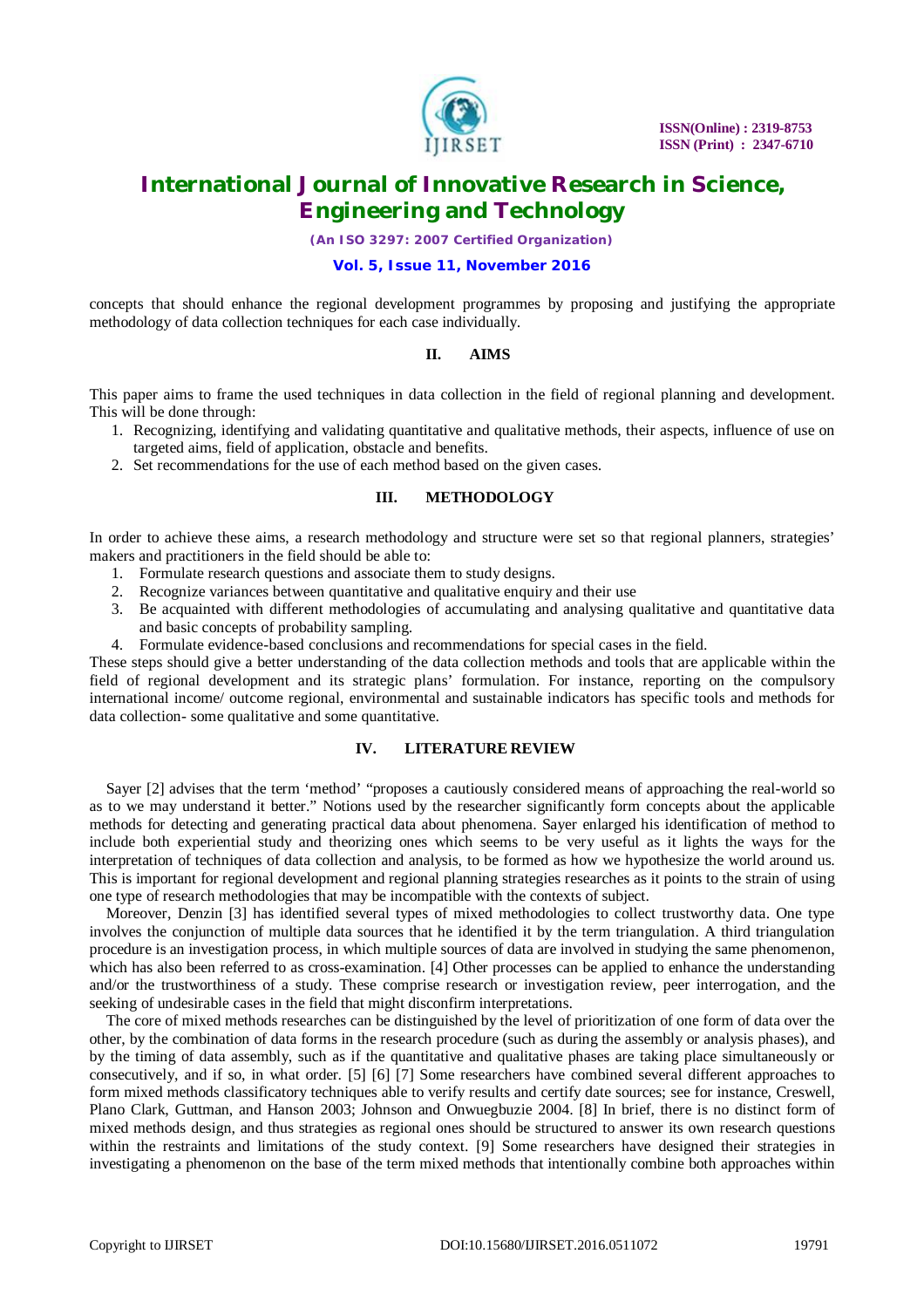

*(An ISO 3297: 2007 Certified Organization)*

#### **Vol. 5, Issue 11, November 2016**

or across the research process phases. [9] They suggest that the term mixed methodologies should be used to differentiate study designs integrating qualitative and quantitative data from those that only apply one type of data.

These comprise transformative method that can modify one form of data to another (mostly qualitative to quantitative data) so that the data composed by mixed methods which can be merged. [10] The term quantitative has been created to define the procedure of changing implicit qualitative data into objective data that can be relied on. However, the term qualitative was primarily created to express the process of translating solid numbers of data into subjective understandable data. [11] Though some current studies have pointed out the importance of utilizing methodologies that integrates qualitative and quantitative data, there is still a need for systematize a process on how to initiate such mix.

#### **V. MIXED METHODOLOGIES**

### *A. NATURE*

Mixed methodology approach in collecting data is a mean of use and combine quite a few research methodologies to study the same phenomenon. It can be applied in both quantitative and qualitative researches. It is a method that adopt the right technique for having more credibility in data gathering and data analyses. Moreover, it turns out to be an alternative to traditional standards testing like reliability and validity.

#### *B. TYPES*

There are basic types of the use of mixed methodology:

1) Mixed methodology in data collection, involving time, space, and persons. 2) Mixed methodology in investigation process, which employ multiple, rather than single observers. 3) Mixed methodology of theories, which entails the use of more than one theoretical approach in the explanation of the phenomenon. 4) Mixed methodology of techniques, which involves using more than one technique and may contain of within-method or between-method strategies. 5) Multiple methodology, when the investigator integrates multiple observers, theoretical approaches, sources of data, and techniques in one study.

### **VI. ADVANTAGES & DISADVANTAGES OF MIXED METHODOLOGY**

The use of both quantitative and qualitative data, investigations, theories or techniques in the same study or research program, would seem to be a valuable means to enhance the concept of validity of research [12]. Moreover, from a grounded theory viewpoint, interview data may permit new enquiry questions to be revealed that might be verified in successive quantitative research. [13] The idea of triangulation is not new. [14] But yet, reports of mixed methods research in the published research on management are rare. [12]

Quantitative approaches to research comprise solid numbers and verifiable outcomes, such as experimentations and surveys. Qualitative research is more subjective, often counting observation and interpretation of data through several ways as personal interviews. Current approaches tend to apply both qualitative and quantitative techniques in most aspects of research phases which is defined by a mixed-methodology. There are some advantages and disadvantages to this approach. [15]

#### *A. ADVANTAGES OF USE*

Mixed methodology in collecting data, especially in the field of regional planning and development has been debated for many years, however there are few examples of mixed method researches in the published literature. The hypothesis in mixed methodology process is that the weakness in each sole technique will be supported by the strengths of another. [14] Moreover, it can be seen as means of supporting the validity and trustworthiness of research, data and information it highlights. Qualitative and quantitative approach in getting the required data can be linked and crisscrossed against one another to achieve a confirmed conclusion. Subsequently, each approach can be applied individually to gain more in depth and comprehensive picture. Quantitative research characteristically discovers precise and obviously defined questions that inspect the correlation between two variables, or factors, where the second variable is a consequence of the first one. Such a question might be: 'what impact did the New Suez Canal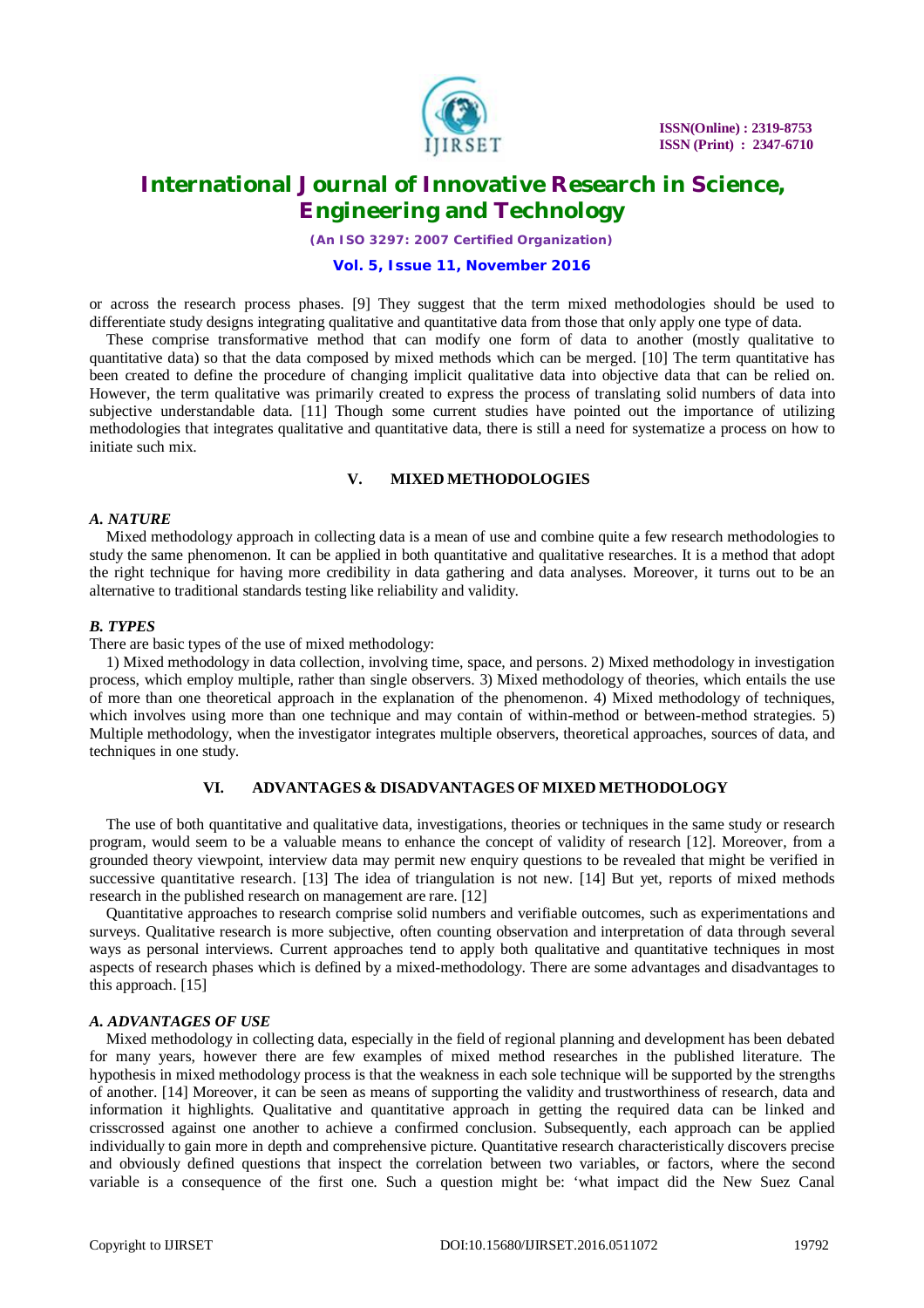

*(An ISO 3297: 2007 Certified Organization)*

### **Vol. 5, Issue 11, November 2016**

development strategy have on regions economic performance?' To examine the connection or relationship between the development strategy and economic performance, quantitative researchers will pursue to keep a level of control of the several variables that may affect the correlation between strategy elements and respondents aimlessly. Quantitative data is often met through surveys and questionnaires that are judiciously settled and organized to provide the study with numerical data able to be discovered statistically and gave results that can be spread on a wide-ranging level to some larger population.

### *B. DISADVANTAGES OF USE*

Although the use of a single methodology has been supported by a number of authors (for example, Miles and Huberman, 2005; Eisenhardt, 2003; Yin, 2010), many of the supporting arguments are definitely pragmatic such as time constraints, the need to limit the scope of the study and so on. Disadvantages can be addressed in these three points:

1) It costs more waste time. 2) it is expensive. 3) some theorists claimed that some methodologies are unacceptable from their theoretical perspective.

### **VII. STRENGTHENING REGIONAL DEVELOPING STRATEGIES: USING MIXED METHODOLOGY TO ENHANCE MONITORING AND EVALUATION SYSTEMS**

Regional planning and development strategies, when they come to application phase, mostly never implemented exactly as planned and there are often important variations that control and deviate the aimed targets. Consequently, if the analysis resulted in no statistically significant differences between the alteration in indicators of aimed outcomes/impacts between the strategy elements and real-life data, the used evaluation technique will not be able to differentiate between two alternative. This situation would lead to one of two states:

- The strategy -with its different elements- was implemented relatively as planned, so the absence or the lack of statistical outcome differences would indicate that there are weaknesses in strategy logic and design (at least for one or more particular elements) and the preliminary recommendation would be that the strategy should not be repeated or at least not till it has been reformed (alternative policy recommendation A in figure 1).
- There were substantial difficulties or deviations through strategy implementation phases, so it was not conceivable to examine the logic of the strategy design. Thus, the preliminary recommendation might be that another experimental strategy should be designed with more consideration to implementation (alternative policy recommendation B in figure 1).



Figure 1. Alternative policy recommendations when pre-evaluation-post-evaluation of real data find no statistically significant differences in outcome indicators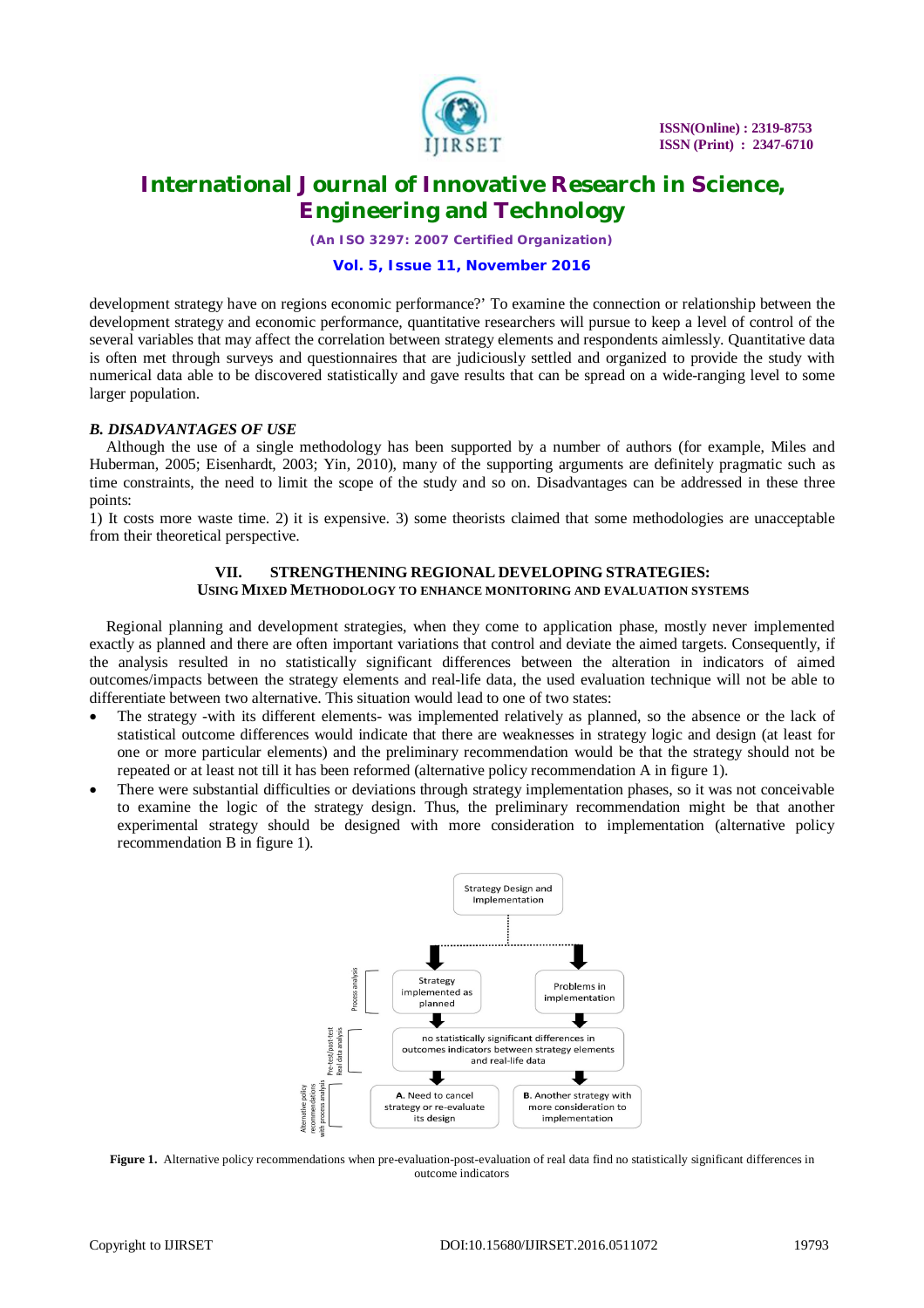

*(An ISO 3297: 2007 Certified Organization)*

### **Vol. 5, Issue 11, November 2016**

A weakness of several strategy evaluation designs is that they use a pre-test/post-test real data design that only assembles data at the start and end of the strategy and does not inspect what occurred during the procedure of strategy implementation and how this would have influenced outcomes. Accordingly, as shown in figure 1, these plans are not able to differentiate between the alternative of theoretical (pre-test) failure and implementation failure (post-test). Mixed methodology approach, by combining statistical analysis (quantitative) with techniques for monitoring implementation (qualitative), can examine both hypotheses and hence significantly improve the operational and policy effectiveness of the evaluation process.



Figure 2 represents a stylized model of an existing strategy that is still in the process of application. The strategy took place in action in 2014 in Egypt and named; *"New Suez Canal Development Strategy"*. The model in figure 2 offers an outline for assessing both the value of strategy implementation and the level of compliance to the original operation plan and contextual factors that has been proposed by the strategy itself. Steps S-1 through S-7 indicate the typical phases of the strategy implementation process, while boxes F-1 through F-5 categorize five groups of contextual factors such as the local, regional and national economy; the policy and political context; the theoretical, institutional and operational context; the physical environment (micro climate, hazards of floods and soil erosion etc.); and the social, economic and cultural influences of the strategy on targeted populations that can disturb operational processes and predicted impacts in different sites.

Though some related factors can be assessed quantitatively (for instance, percentage fluctuations in indicators as unemployment), others will typically be assessed qualitatively (for instance, assessing if the local political context is caring of, unbiased or conflicting to the strategy; the number and the level of performance of local agencies involved in strategy implementation). The verdict whether to use quantitative and/or qualitative indicators will depend on data accessibility, hence, in one region opinion surveys or citizen questionnaire may offer full statistical data on the performance of involved agencies, while in another region the rating may be grounded on the view of local counsellors or the mutual views of some key informants. For large scale strategies with a longer time frame and more resources, it might be conceivable to employ local researchers to achieve an in-depth analytical study covering these factors, but more usually the ratings are always based on fast data collection. Regularly, mixed methodologies end up to apply data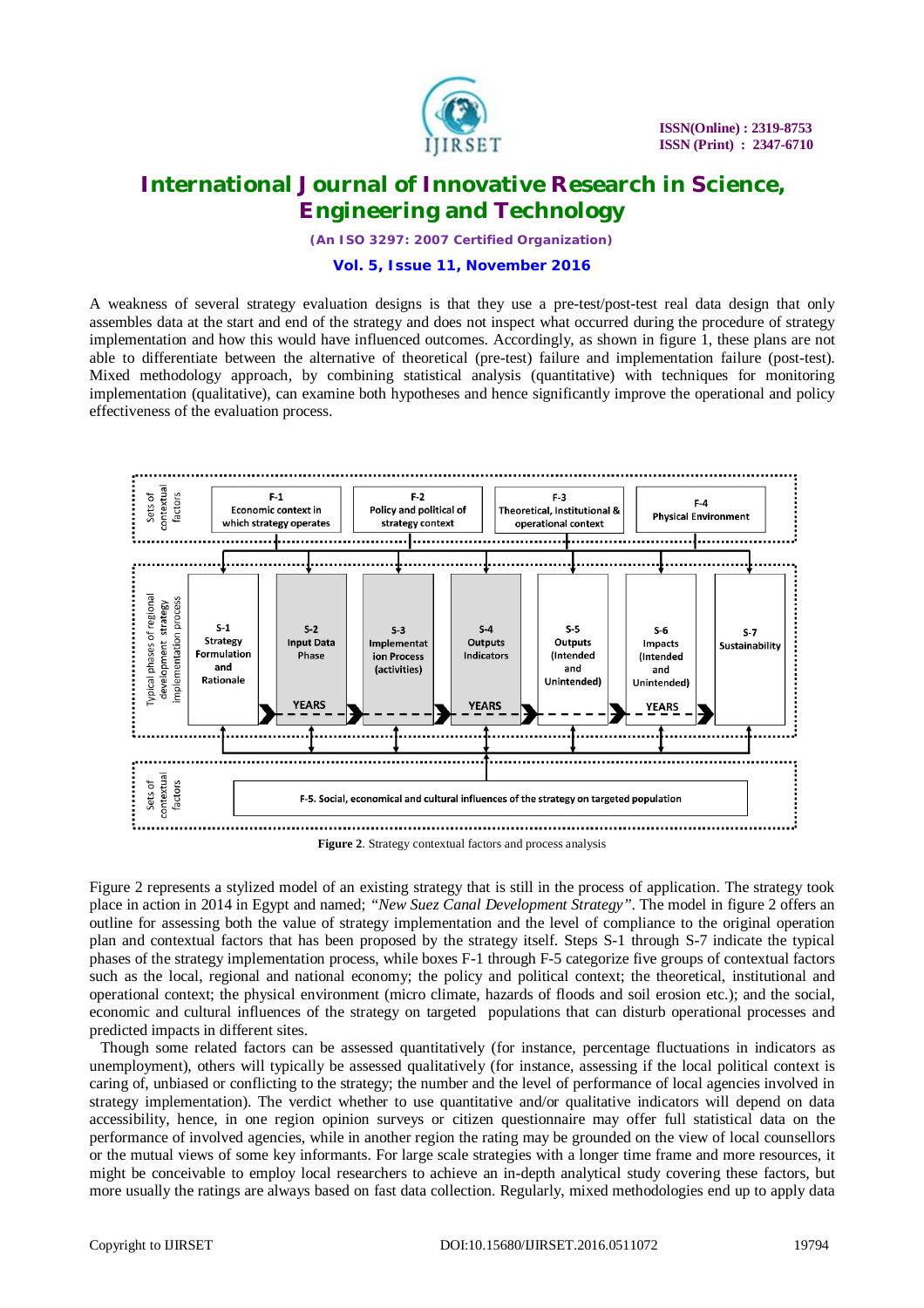

*(An ISO 3297: 2007 Certified Organization)*

**Vol. 5, Issue 11, November 2016**

transformation techniques. [16] Hence, qualitative assessments are accumulated into variables that can be merged into regression and quantitative analyses.

If the time and resources are allowable, this can be a repeating process (Figure 3) in which investigators revisit the field to oversight in-depth analysis to clarify how the various contextual factors effect operational process and expected outcomes.



**Figure 3:** A loop process for applying a regression analyses to clarify how correlated factors affect strategy outcomes

Whereas contextual examination inspects the effect of external factors, process analysis examines the internal executive processes through which the strategy is implemented. [16] Process analysis mostly focuses on steps S-2 (inputs), S-3 (processes) and S-4 (outputs) at figure 2. Some of the key bases of information for process analysis are the strategy's internal monitoring and organizational systems. Whereas - theoretically- an effective monitoring system could achieve credible information required for process analysis, in practice, monitoring systems often are considered only a narrow liability function that only produce a limited set of quantitative indicators. [2] Often (however not constantly), the value of the information is poor and relies basically on self-reporting, where the assessor mostly has a motivation to evade glitches by checking the satisfactory boxes. However, even when the quality of data is fairly acceptable, most of monitoring systems count on on quantitative indicators with slight consideration for the quality of affordable service, how effectually recipients are participating in planning and management, which sectors of strategy aimed population do and do not benefit, or the views of beneficiaries. A mutual sample of the deficiency in information on beneficiary participation is the fact that many monitoring systems offer slight or no information on the ratio between male and female contribution or access to services, or similar information for employed and unemployed numbers or even ethnic groups.

### **VIII. USING MIXED METHODOLOGY TO ENHANCE MONITORING AND EVALUATION SYSTEMS**

The mixed methodology approach to process analysis will depend on, and attempt to reinforce, monitoring and other managerial reporting systems while accompanying these with quantitative and qualitative techniques. These may include: participant observation; key informant interviews; focus groups; other participatory group interview techniques; selecting a panel of experts and executives who are deeply involved throughout the lifecycle of strategy application; report card surveys or questionnaires (in which a huge and randomly certain sample of aimed population are interviewed about their involvements with, and views about, community service agencies working on applying strategy). The information from these sources should be used to assess how the strategy was executed with the plan as stated in the operational state and other planning forms.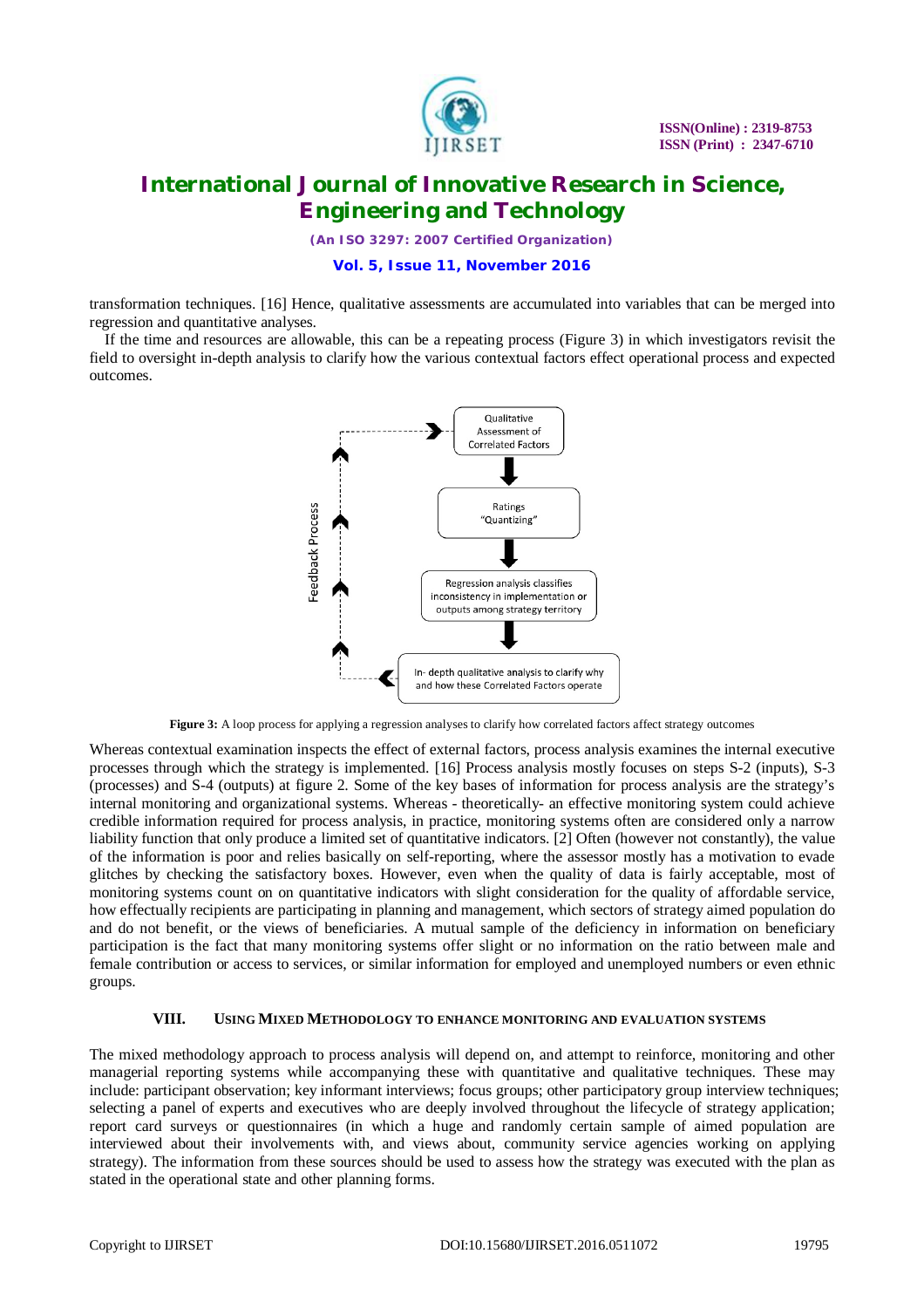

*(An ISO 3297: 2007 Certified Organization)*

### **Vol. 5, Issue 11, November 2016**

The outcomes of the analysis can be employed for three equally balanced goals. Firstly; providing feedback to strategy decision and policymakers to reinforce strategy execution phases and to recognize any groups or sectors that are not fully benefiting. Secondly, contributing to the evaluation process by spotlight on deficiencies and failed items to accomplish the aimed outcomes which illuminate the weaknesses points in the strategy design or glitches during execution. Finally; applying combined process methodology and contextual analysis can offer a trustworthy guideline on potentiality of strategy replicability.

Though, the analysis does not certify endorsements on how the strategy would be likely successful with different contexts (socially, economically, environmentally, …. etc.). The combination of contextual and process analysis has a limit to offer some general guidelines on how the strategy is likely to perform in diverse settings and with varied population groups.

### - **Suez Canal Region Development Strategy: Applying the mixed methodology**

By applying the model on the Egyptian Plan for developing Suez Canal Region after achieving the New Suez Canal project; The policy and mission was set as follows:

- a) Policy: To achieve a well- balanced region that integrates urban, economic and environmental aspects into a proposed sustainable model capable of leading Egypt towards global competitiveness
- b) Mission: Transform Suez Canal Region into a sustainable global competitive region capable of participating in economic, urban development and social justice.

To achieve the policy and implement the mission, a multi factors strategy was set as illustrated in figure 4:



**Figure 4:** New Suez Canal Developing Strategy: five contextual factors and nine assessment elements

The strategy consists of five contextual factors as explained in figure 2. Each one of them contained a number of assessment indicators for the sake of evaluation. [17] The second factor "Policy and political strategy context" was assessed by the mean of two elements:

- a) Statement of Basic Policies and Strategies which divided into some indicators set in a qualitative manner [17]:
	- o The policy express a clearly articulated statement
	- o The policy express a clearly articulated vision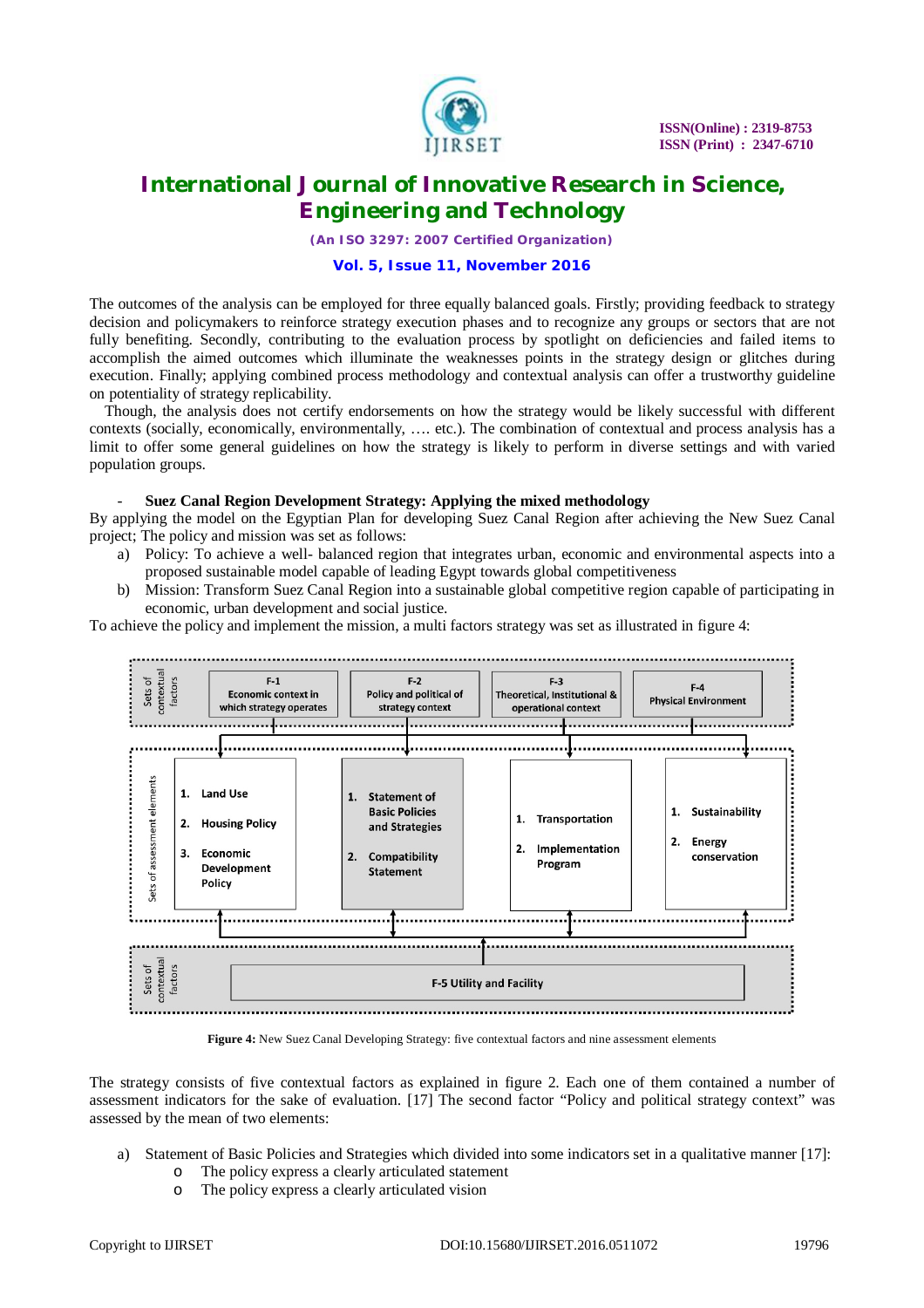

*(An ISO 3297: 2007 Certified Organization)*

### **Vol. 5, Issue 11, November 2016**

- o The policy express a clearly articulated mission
- o The language used is directive ('must' or 'shall') not suggested ('may' or 'encourage')
- o Organization-level document prescribes acceptable methods or behaviors
- o The policy can be sub-divided into effective strategies
- o The strategy includes a set of guiding principles for growth
- o The strategy can be transformed into a set of action plans
- o Flexibility of strategy
- o Full resource utilization
- o Coping with threats
- o Effectiveness regarding available expertise, context and financial resources

The second factor was:

- b) Compatibility Statement which also divided into some assessment indicators set in a qualitative manner [17]:
	- Does the strategy include an assessment of the impacts that growth and development in adjacent regions may have on the region?
	- o Does the strategy an assessment of how its plan for growth and development may affect adjoining regions?
	- o Does the strategy shared resources that require coordinated planning?
	- o Does the strategy identify cost estimates and funding opportunities?
	- Does the strategy identify lead agency or organization, and potential partners?



**Figure 5:** applying "Loop Model" on qualitative factors of *New Suez Canal* development strategy

A common criticism of qualitative methods is that they use limited and often non-representative samples. Mixed methodologies approaches propose some techniques for responding to these apprehensions. For instance, even if it is anticipated (for whatever reasons) to use limited groups as samples, investigators can apply firmly and highly strategic choices in selecting those samples. Selecting a small number of experts that are significantly different in specialization within the field of regional development, decision makers and strategies' evaluators, can give qualitative investigator a rigours basis of his assessment. Qualitative methodologies sampling has an excessive influence on reinforcing and interpreting quantitative data. A well designed mixed methodology of data collection and analysis strategy allows a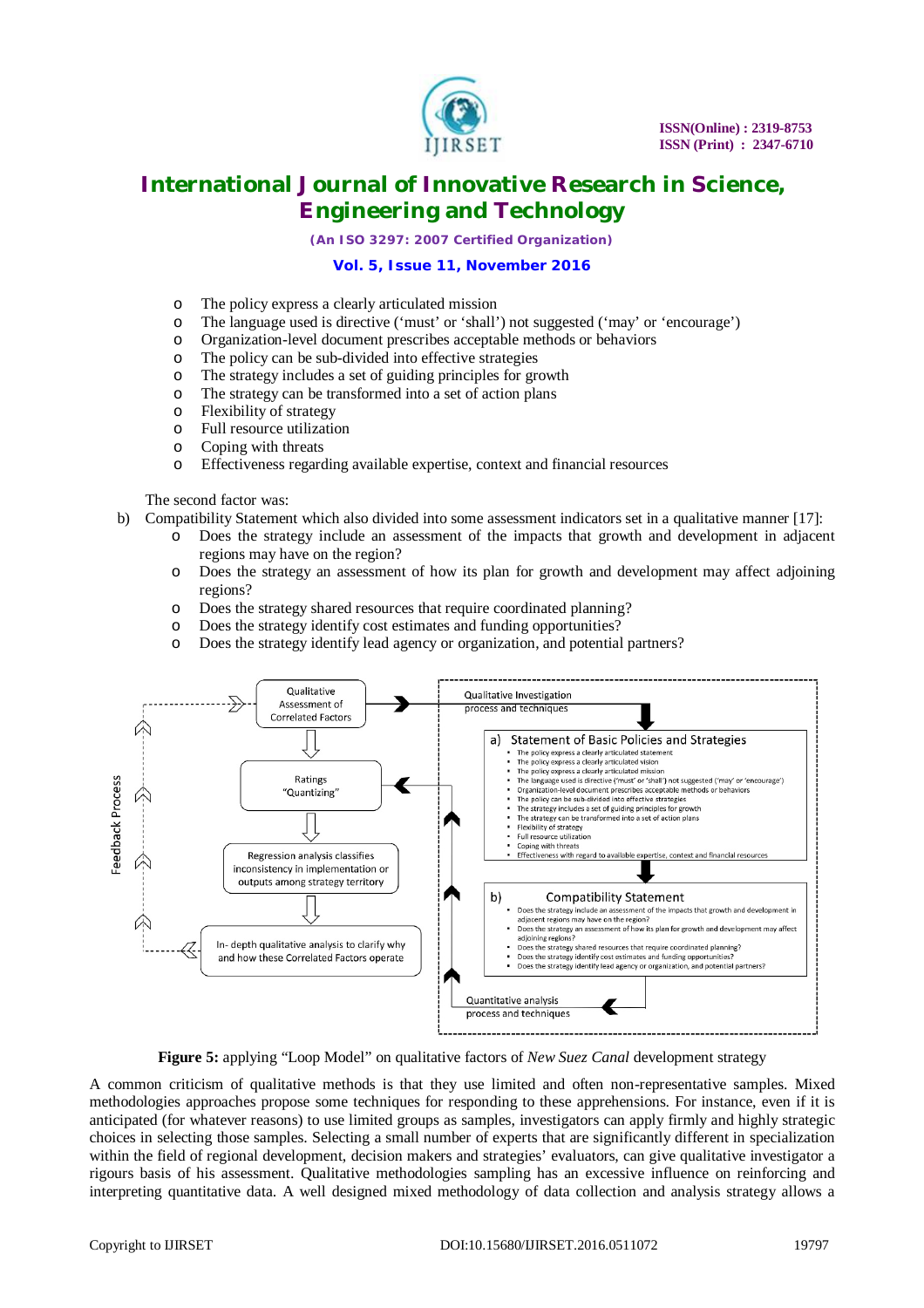

*(An ISO 3297: 2007 Certified Organization)*

### **Vol. 5, Issue 11, November 2016**

series of repetitions loops whereby statistical results can be fed back to the qualitative researchers who then can create supplementary hypotheses or indicators that can be discovered statistically and then make additional inquiries to be explored in the field (see figure 5).

Hence, applying a sort of quantitating process seems to be very useful to have a full picture of the given inquiry and to create more in-depth indicators or to modify the current ones. A simple spread sheet for example (as in figure 6) could be set in a quantitative scale from 1 to 5 to be assessed by different groups of experts in the field of strategy application. This groups may include experts as planners, decision makers, executives, economists, …. etc.

|  |  |           | <b>POLICY/STRATEGY EVALUATION CREDITS</b>                                      |          |
|--|--|-----------|--------------------------------------------------------------------------------|----------|
|  |  |           |                                                                                |          |
|  |  |           | <b>Statement of Basic Policies and Strategies</b><br>min. req. score 36 Points |          |
|  |  |           |                                                                                |          |
|  |  |           |                                                                                | Required |
|  |  | Credit 1  | The policy express a clearly articulated statement                             | 3        |
|  |  | Credit 2  | The policy express a clearly articulated vision                                | 3        |
|  |  | Credit 3  | The policy express a clearly articulated mission                               | 3        |
|  |  | Credit 4  | The language used is directive ('must' or 'shall') not suggested ('            | 3        |
|  |  | Credit 5  | Organization-level document prescribes acceptable methods or I                 | 3        |
|  |  | Credit 6  | The policy can be sub-devided into effective strategies                        | 3        |
|  |  | Credit 7  | The strategy includes a set of guiding principles for growth                   | 3        |
|  |  | Credit 8  | The strategy can be transformed into a set of action plans                     | 3        |
|  |  | Credit 9  | <b>Flexibility of strategy</b>                                                 | 3        |
|  |  | Credit 10 | <b>Full resource utilization</b>                                               | 3        |
|  |  | Credit 11 | Coping with threats                                                            | 3        |
|  |  | Credit 12 | Effectiveness with regard to available expertise, context and final            | 3        |
|  |  |           | <b>SCORE</b>                                                                   |          |

|  |  |          | <b>Compatibility Statement</b>                                      | min. reg. score 11 Points |
|--|--|----------|---------------------------------------------------------------------|---------------------------|
|  |  |          |                                                                     |                           |
|  |  | Credit 1 | Does the strategy include an assessment of the impacts that grow    | 3                         |
|  |  | Credit 2 | Does the strategy an assessment of how its plan for growth and d    | з                         |
|  |  | Credit 3 | Does the strategy shared resources that require coordinated plan    |                           |
|  |  | Credit 4 | Does the strategy identify cost estimates and funding opportunition |                           |
|  |  | Credit 5 | Does the strategy identify lead agency or organization, and poter   |                           |
|  |  |          | <b>SCORE</b>                                                        |                           |

Figure 6: Quantitative spreadsheet with a numerical score of selected qualitative indicators

The numericalscore of assessment set by each one of the experts would join an analytical regression to verify the results and to conclude the phenomena. Based on the recorded results and the total assessment score, there are some elements would achieve the required credit points, some would not and some hardly would reach. The priority here should be considered according to the goal and comprehensibility of the policy. Indicators as those in the paradigm statements (Statement of Basic Policies and Strategies) and (Compatibility Statement) should be assessed precisely to guarantee the results and to assure the achievement of aims.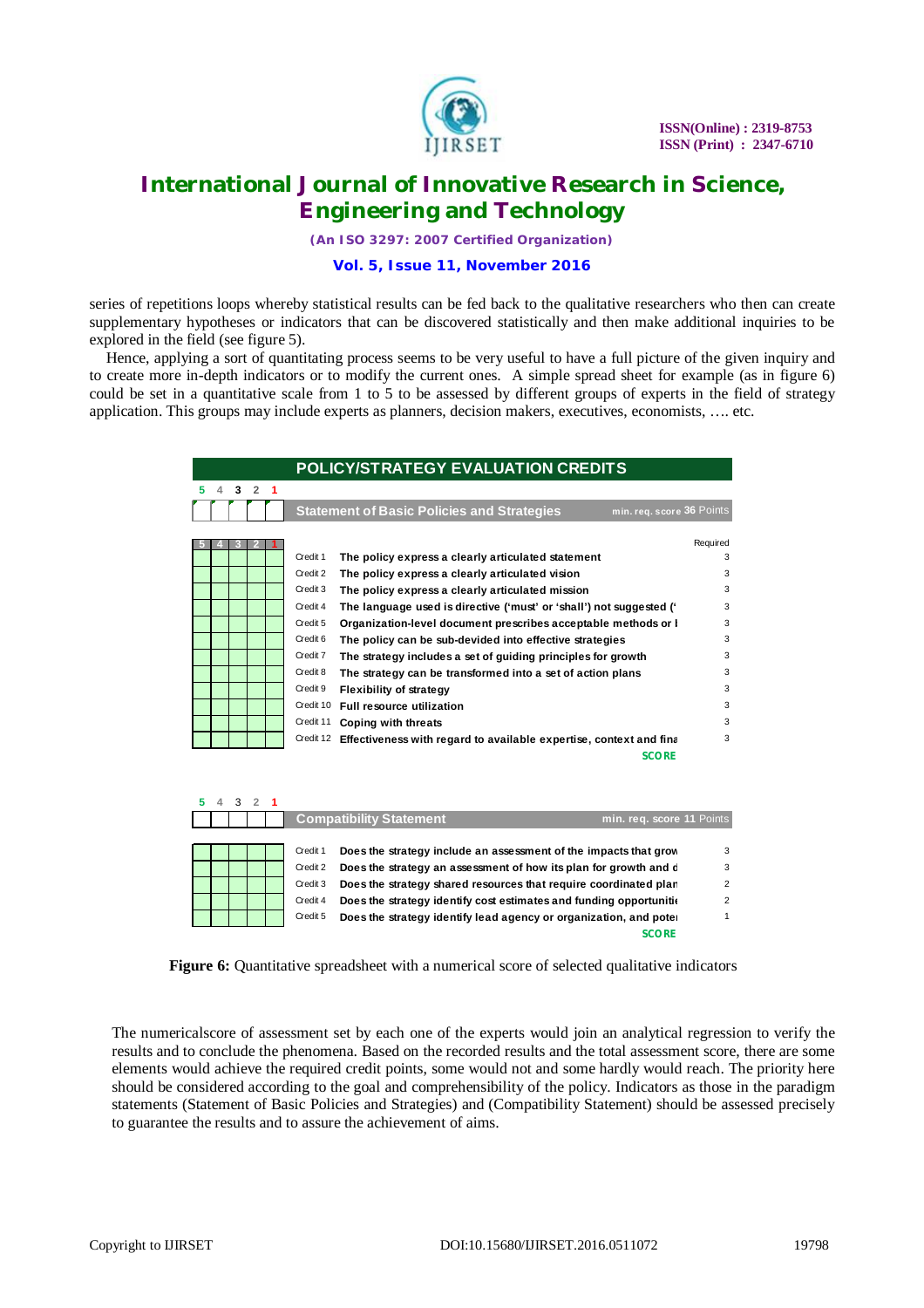

*(An ISO 3297: 2007 Certified Organization)*

### **Vol. 5, Issue 11, November 2016**

### Table 1: Qualitative Factors of the Egyptian Strategy for New Suez Canal Development Strategy (Statements of Action)

| Policy/Strategy<br>Factors | Qualitative Indicators used                                                                            |  |  |  |
|----------------------------|--------------------------------------------------------------------------------------------------------|--|--|--|
|                            | The policy express a clearly articulated statement                                                     |  |  |  |
|                            | The policy express a clearly articulated vision                                                        |  |  |  |
|                            | The policy express a clearly articulated mission                                                       |  |  |  |
|                            | The language used is directive ('must' or 'shall') not suggested ('may' or 'encourage')                |  |  |  |
| <b>Statement of Basic</b>  | Organization-level document prescribes acceptable methods or behaviours                                |  |  |  |
| Policies and               | The policy can be sub-divided into effective strategies                                                |  |  |  |
| <b>Strategies</b>          | The strategy includes a set of guiding principles for growth                                           |  |  |  |
|                            | The strategy can be transformed into a set of action plans                                             |  |  |  |
|                            | Flexibility of strategy                                                                                |  |  |  |
|                            | Full resource utilization                                                                              |  |  |  |
|                            | Coping with threats                                                                                    |  |  |  |
|                            | Effectiveness with regard to available expertise, context and financial resources                      |  |  |  |
|                            |                                                                                                        |  |  |  |
|                            | Does the strategy include an assessment of the impacts that growth and development in adjacent regions |  |  |  |
|                            | may have on the region?                                                                                |  |  |  |
| Compatibility              | Does the strategy an assessment of how its plan for growth and development may affect adjoining        |  |  |  |
| <b>Statement</b>           | regions?                                                                                               |  |  |  |
|                            | Does the strategy shared resources that require coordinated planning?                                  |  |  |  |
|                            | Does the strategy identify cost estimates and funding opportunities?                                   |  |  |  |
|                            | Does the strategy identify lead agency or organization, and potential partners?                        |  |  |  |

Hence, indicators such as found in (Statement of Basic Policies and Strategies) that includes vision, mission, policy ability to be sub-divided into effective strategies, the existence of a set of guiding principles for growth, the ability of strategy to be transformed into a set of action plans and its flexibility. Or indicators found in (Compatibility Statement) that includes an assessment of the impacts that growth and development in adjacent regions may have on the region, assessment of how its plan for growth and development may affect adjoining regions, identification of cost estimates and funding opportunities are in fact at the heart of the policy. Any deficiency that affects these indicators could affect the effectiveness of the whole policy and its subtracted strategies.

### **IX. CONCLUSION AND FURTHER DISCUSSION**

The integration of quantitative and qualitative research methodologies can provide a broader understanding of the given phenomenon or situation. Quantitative research can pronounce degree and diffusion of change, for example, while qualitative research provides an in-depth understanding of social, political and cultural context. Mixed methodologies investigation allows triangulation findings, which can reinforce rationality, validity, trustworthy and increase the value of regional development strategies. Integrating quantitative and qualitative methods leads to a much better-off depiction. An additional benefit of combining methodologies, is that though each strategy has its own elements and indicators of measure, there are overlapping parts, which usually cause complication to the process of achieving strategy goals. To evade such a gross oddity between the anticipated outcome and the designated strategy indicators, a mix of quantitative and qualitative approaches was designed based on a "loop Model" designed by *Michael Bamberger* for the World Bank in 2010.

Depending upon the goals of the strategy (in this case, to give a more multi-faceted picture of developing specific region), mixed methodology approach in investigating or evaluating the process or complex phenomena is a respected and useful. However, the review of the literature highlighted that the use of mixed methodology to confirm validity has questionable theoretical foundations. For example, the benefits obtainable by the employment of mixed methodology overshadow any possible practical problems (such as time, cost, etc). Because of the practical experiences of many of